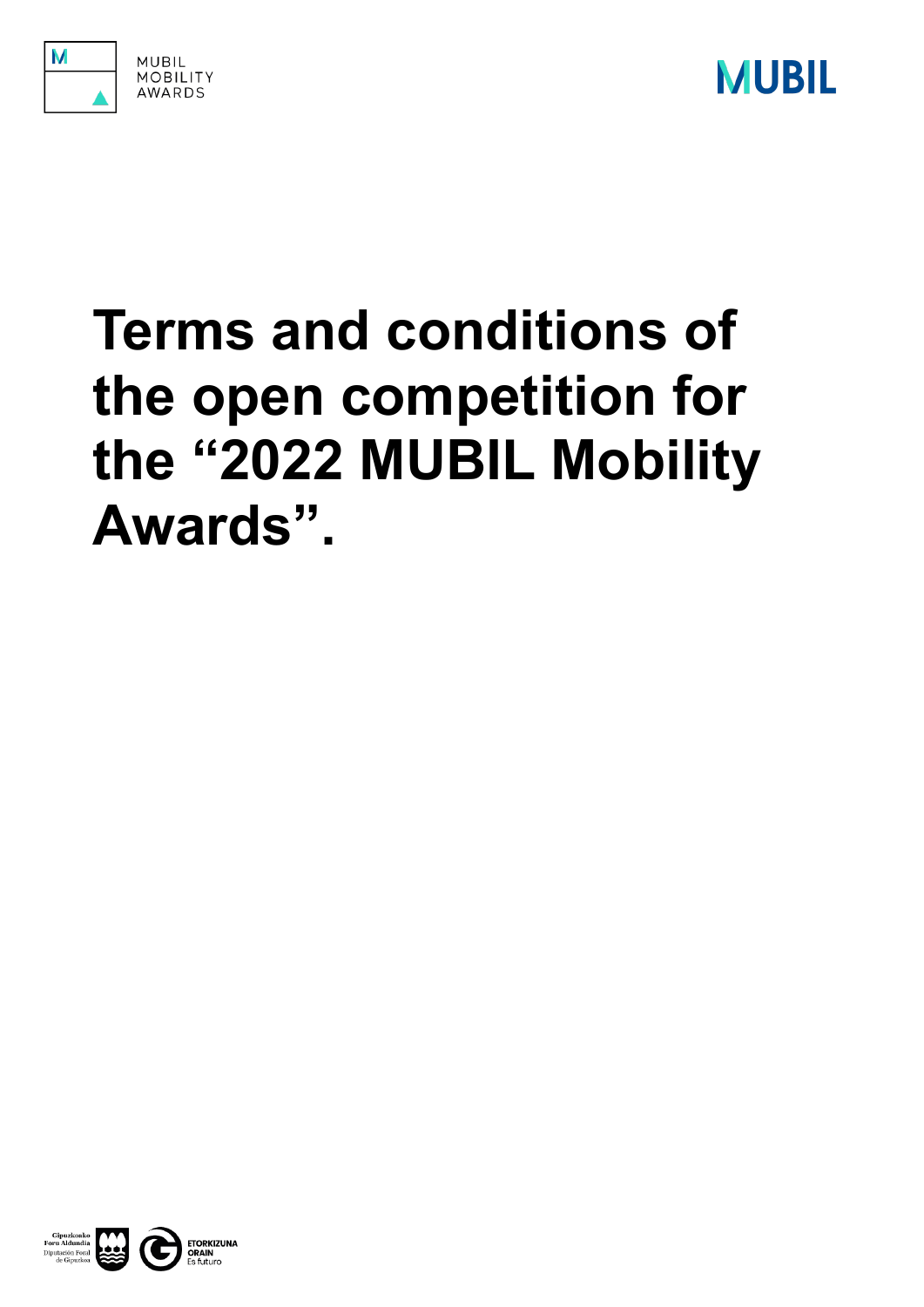



### **1. Purpose.**

The purpose of these terms and conditions is to regulate the "2022 MUBIL Mobility Awards".

The MUBIL strategy focuses on turning the Basque Country into an international industrial benchmark in terms of new mobility and energy storage. The strategy emerges in the new mobility Pole, a spaceecosystem for encounters, interaction and integration in which new opportunities are generated. A scenario where innovation is transformed into a factor of strategy and competitiveness for entrepreneurial and social development.

In this context, the 2022 MUBIL awards seek to reward high-impact technology projects which have at least reached the prototype phase, understood as the phase featuring a minimum viable product or a mock-up (representation, demonstration or simulation) which solves the problem identified, and is in line with the acting scope of the MUBIL strategy. Specifically:

-Connected mobility. -Autonomous mobility. -Shared mobility. -Electric mobility. -Related infrastructures.

# **2. Participants and project requisites.**

The entries submitted must meet the following requisites:

- This Award concerns high-impact projects which have reached the prototype phase.

The prototype phase is understood as the phase featuring a minimum viable product or service or a mock-up (representation, demonstration or simulation) which solves the problem identified, close to or within the market phase.

Likewise, a high-impact project is understood as a project with considerable innovative content which, thanks to technology, can bring about a transformation in terms of smart sustainable mobility.

- The competition is open to:

• Any entrepreneur or group of entrepreneurs resident either in national territory or abroad.

• Companies already incorporated in national territory or abroad, which have not increased their equity by more than one million euros within the last 3 years, or earned revenue of more than 500,000 euros within the last financial year.

• Technology Centres and Universities located in national territory or abroad.

-If the winning project is entered by an entrepreneur, an individual empresario, technology centre, university or group of entrepreneurs not resident in Gipuzkoa, acceptance of the Award entails development of the project over at least one year in Gipuzkoa. If a company is incorporated within 12 months of the award, it must be incorporated in Gipuzkoa, and if the company has already been

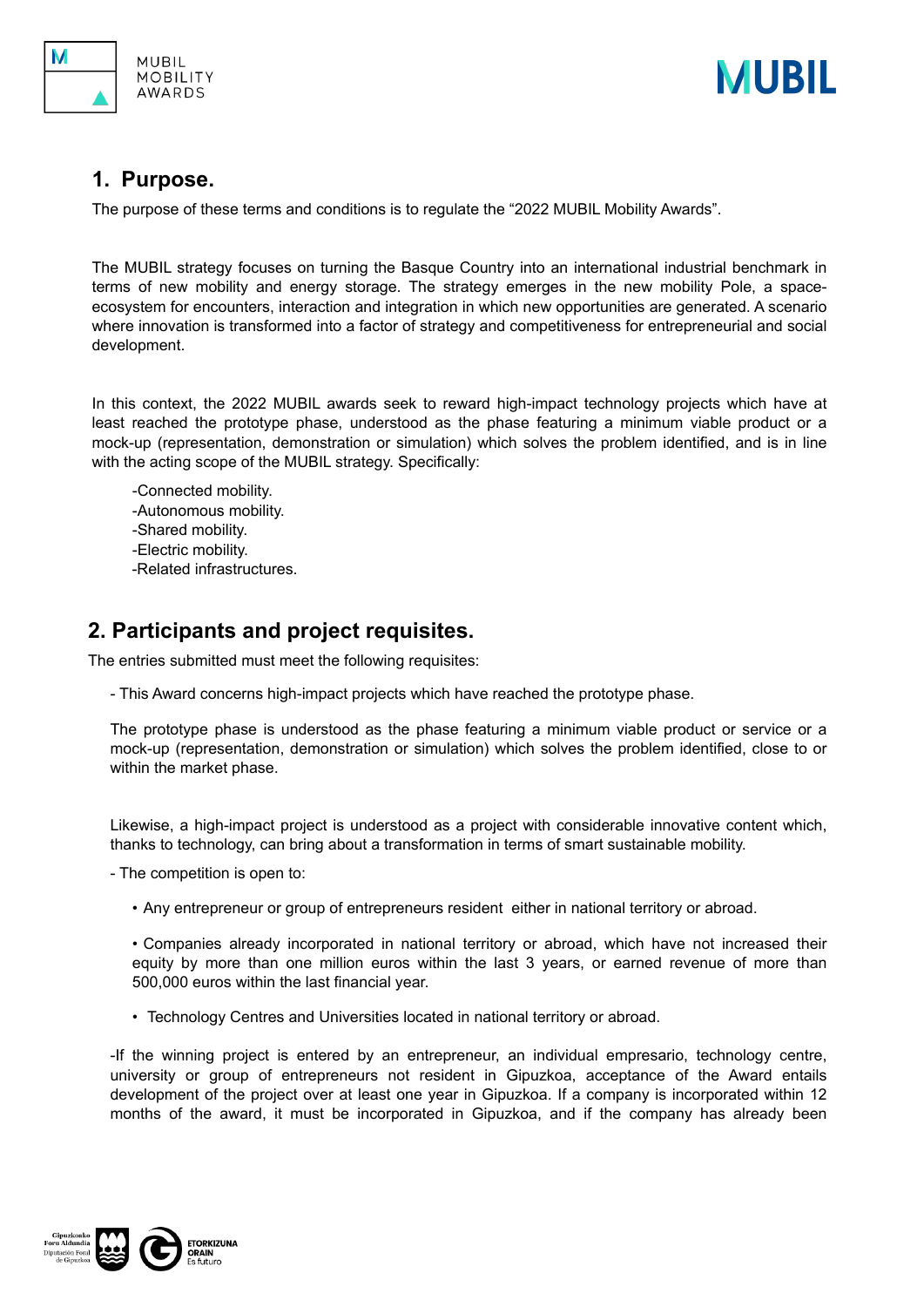



incorporated outside Gipuzkoa, a "subsidiary" must be incorporated in Gipuzkoa.

To be eligible for the competition, individuals and/or legal entities cannot be affected by any ban on their eligibility stipulated in Article 12 of Territorial Regulation 3/2007 of 27 March concerning subsidies in the Historical Territory of Gipuzkoa, and must comply with the other requisites laid down in these terms and conditions.

The provisions of the preceding section will be accredited by presentation of a responsible declaration by the applicant.

Participation in the competition entails acceptance of these terms and conditions.

# **3. Format and presentation of applications.**

a) Registration of applications:

Applications will be registered at the following link (<https://www.mobilityawards.mubil.eus>), and the specific form for this purpose must be completed.

The deadline for submission of applications will be fourty five (45) days from the day after publication of these terms and conditions in the Official Journal of Gipuzkoa.

Each contestant may submit more than one proposal, provided the proposals are different, and at any time within the timeframe established, to a maximum of 5 proposals. They cannot, however, obtain more than one award in each competition.

Through the registration process, the participants declare:

-That they accept and are eligible for the terms and conditions.

-That the participant or participants is/are fully authorised to submit the proposal, and to make the arrangements and/or take the action necessary during the competition.

-That they transfer their image rights to the MUBIL foundation with respect to the MUBIL awards.

-That they accept the data protection clause and consent to the processing of their data pursuant to such clause.

-That the information furnished is trustworthy.

-That they are the intellectual authors of the ideas they are presenting, and have not made use of insider information or registered information without proper permission to do so.

-That the authors take responsibility for any claims in relation to intellectual property or usage of privatedomain information, and hold the MUBIL foundation harmless against any potential claims.

-The commitment to furnish any additional information that may be required of them.

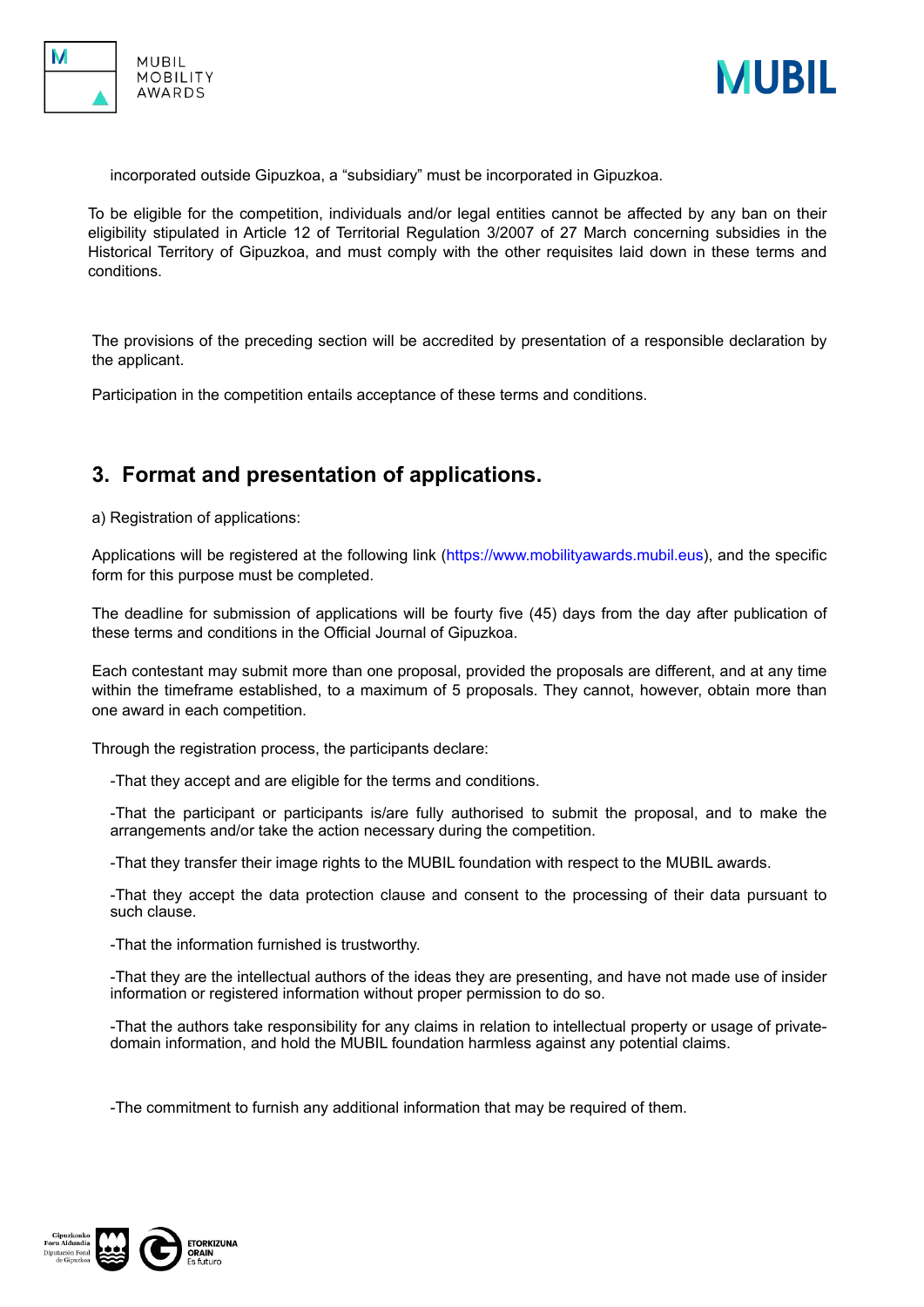



-The commitment to report on any changes in the composition of the team prior to the date on which the winners are announced.

-That the solution proposed has been tested, or it must at least be demonstrated that sufficient indicators or tests are in place to guarantee that it works for the intended purpose.

b) Dispatch of documentation:

Information in the public notice and the standard application forms will be available at the following URL: (<https://www.mobilityawards.mubil.eus>)

The following documentation must be submitted along with the application:

-Standard application form attached in this appendix.

-Executive summary of the idea, maximum length two pages, summarising and pointing out the main aspects and values of the idea.

-Report, pursuant to the standard format attached in this appendix. The length of the document must not under any circumstances exceed 20 pages.

-Individuals: Municipal registration certificate showing their place of residence.

-Legal entities: Incorporation documents, and evidence that they are up to date with tax and social security payments.

-Responsible declaration that they meet the requisites of these terms and conditions, pursuant to the standard format attached in this appendix.

#### **4. Awards.**

The following awards have been established:

First prize:

-Money prize of 25,000  $\epsilon$ .

-Space at MUBIL offices or at the Bic Gipuzkoa Berrilan SA incubator, for one year (up to a maximum amount of 7,500  $\epsilon$ ).

-Possibility of contrasting the project with the ecosystem.

-Promotion and publicity for results.

Second prize:

- Money prize of 10,000 €

-Space at MUBIL offices or at the Bic Gipuzkoa Berrilan SA incubator, for one year (up to a maximum amount of 7,500  $\epsilon$ ).

-Possibility of contrasting the project with the ecosystem.

-Promotion and publicity for results.

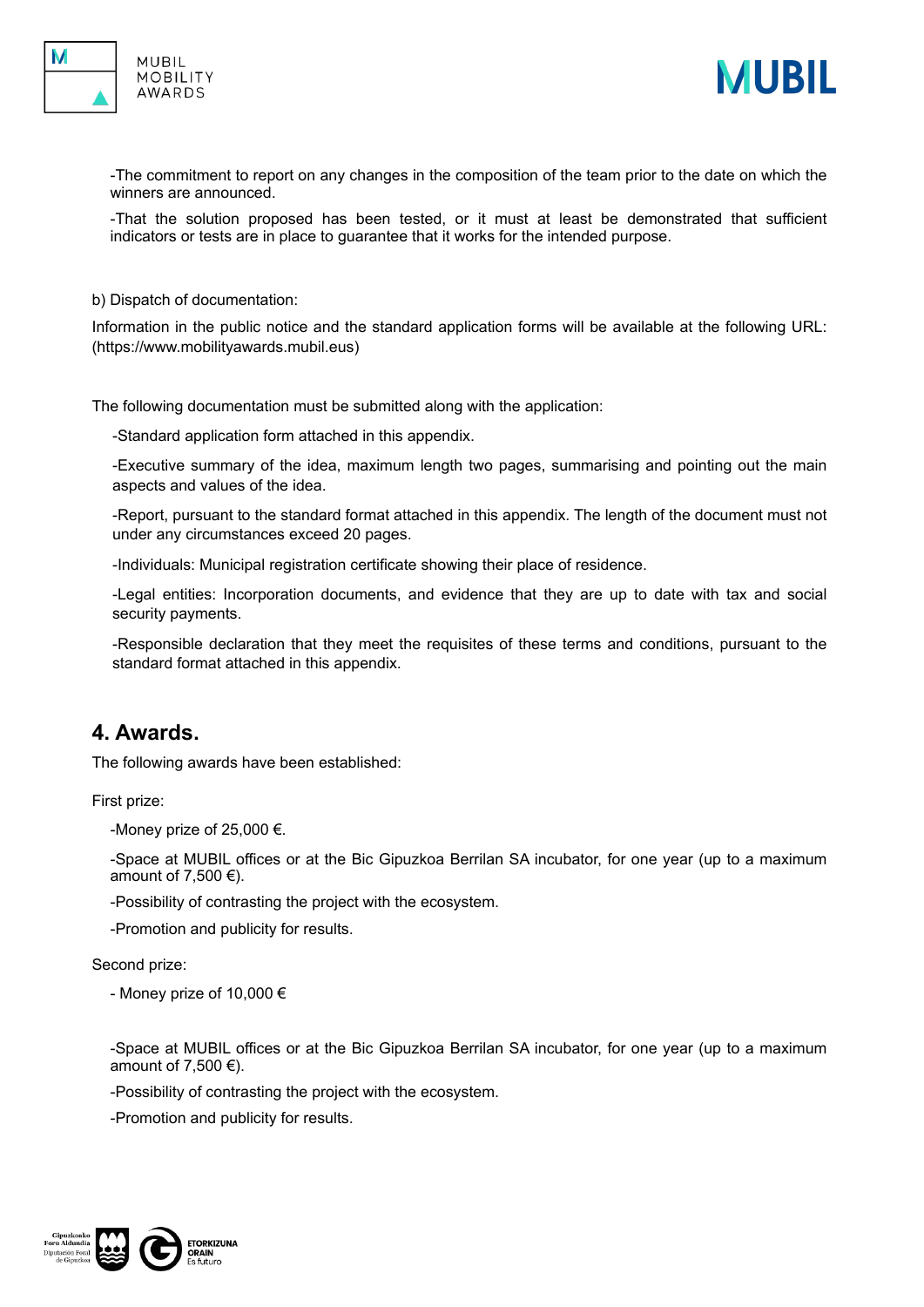





In addition to these prizes, they will have advisory from Bic Gipuzkoa Berrilan SA to accelerate their ideas, provided the prizewinners agree, if the ideas can be moved forward or developed by means of the various support training initiatives and programmes for the feasibility survey, implementation and realisation of the new initiative, provided there is compliance with the requisites stipulated therein. They may also gain access to training by Bic Gipuzkoa in innovation, business management and new Information and Communication Technologies (ICTs), depending on the needs of the initiative.

The names of the prizewinners and the winning ideas will be announced in the media.

The money prize will be liable for the tax withholding established by regulations in force in the Historical Territory of Gipuzkoa.

# **5. Proceedings.**

Proceedings for approval of these awards will be carried out by the Mubil Foundation's technical unit.

Any action that may be deemed necessary for the determination, knowledge and checking of data by virtue of which the proposed ruling will be drawn up will be carried out ex officio.

# **6. Approval.**

The procedure for awarding the prizes will be on a competitive basis, by means of public notice and a single selection process.

Selection will be made in accordance with the principles of publicity, transparency, competition, objectivity, equality, consistency and non-discrimination.

The award procedure will consist of the following phases:

I. Preliminary analysis and shortlisting of applications.

The preliminary analysis of the proposals received commences after each project is received. The analysis will primarily focus on the following criteria:

-Market placing: capacity of a project to deploy a product or service that meets a market need, with a sustainable business model.

-Level of innovation: capacity of a project to solve a problem, and the innovative content of the product/service furnishing the solution.

-Impact and potential: capacity to expand and generate a substantial change.

-Presentation: presentation of the information sent.

-Compliance with the terms and conditions of the public notice.

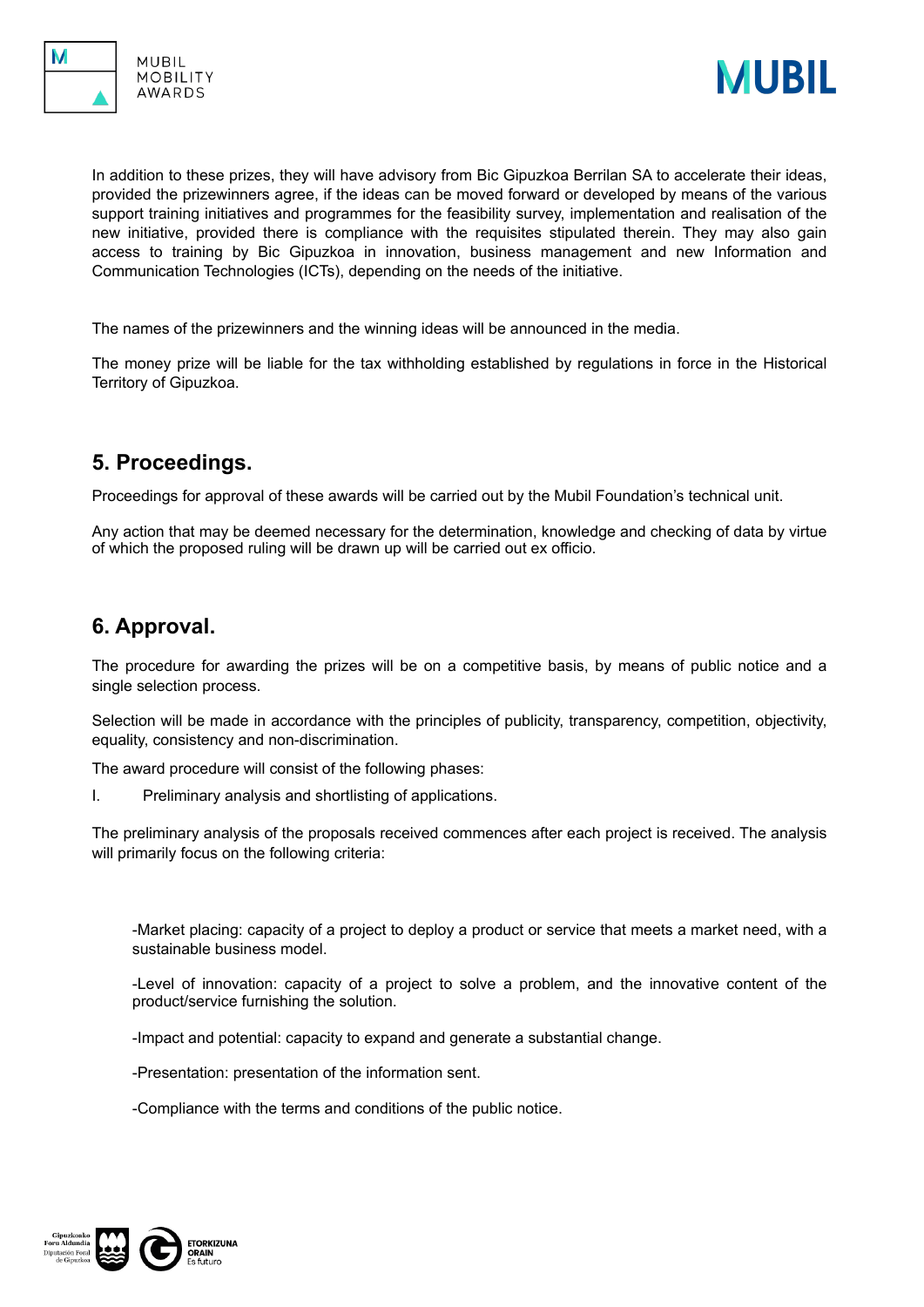





Applications will be analysed by a Technical Committee composed of staff at the MUBIL Foundation and Bic Gipuzkoa Berrilan SA, which will produce an assessment of the applications in order to create a shortlist of proposals, in accordance with the scores obtained by the analysis.

II. Presentation to an expert group of the projects selected.

The shortlisted projects will be asked to present their initiative. An assessment committee will be appointed to appraise the proposals submitted.

The committee will be composed of representatives of the entrepreneurial ecosystem, corporate executives and representatives of public bodies.

The committee may declare any of the awards null and void if the applicants do not attain the quality required, on proper grounds. The assessment committee will take account of the following criteria and standards in its appraisal of the projects presented:

- -Market attractiveness.
- -Value proposition and competitive edge.
- -Business model.
- -Technical and economic feasibility.
- -Team and entrepreneurial orientation.
- -Scalability.
- -Requirements for implementation of the project (if it is a business initiative).
- -Presentation/Pitch.

Brief presentation of the idea, including, among other aspects, the problem it solves, current demand, the solution furnished (value proposition), the business model and the reason why it will be successful.

#### **7. Payments to prizewinners.**

Payment for the awards will be made immediately after notification of awards to the beneficiaries, at all times during exercise of the public notice. The prize will be paid to the bank account of the successful individual or legal entity, and will be liable for the tax withholding established by regulations in force.

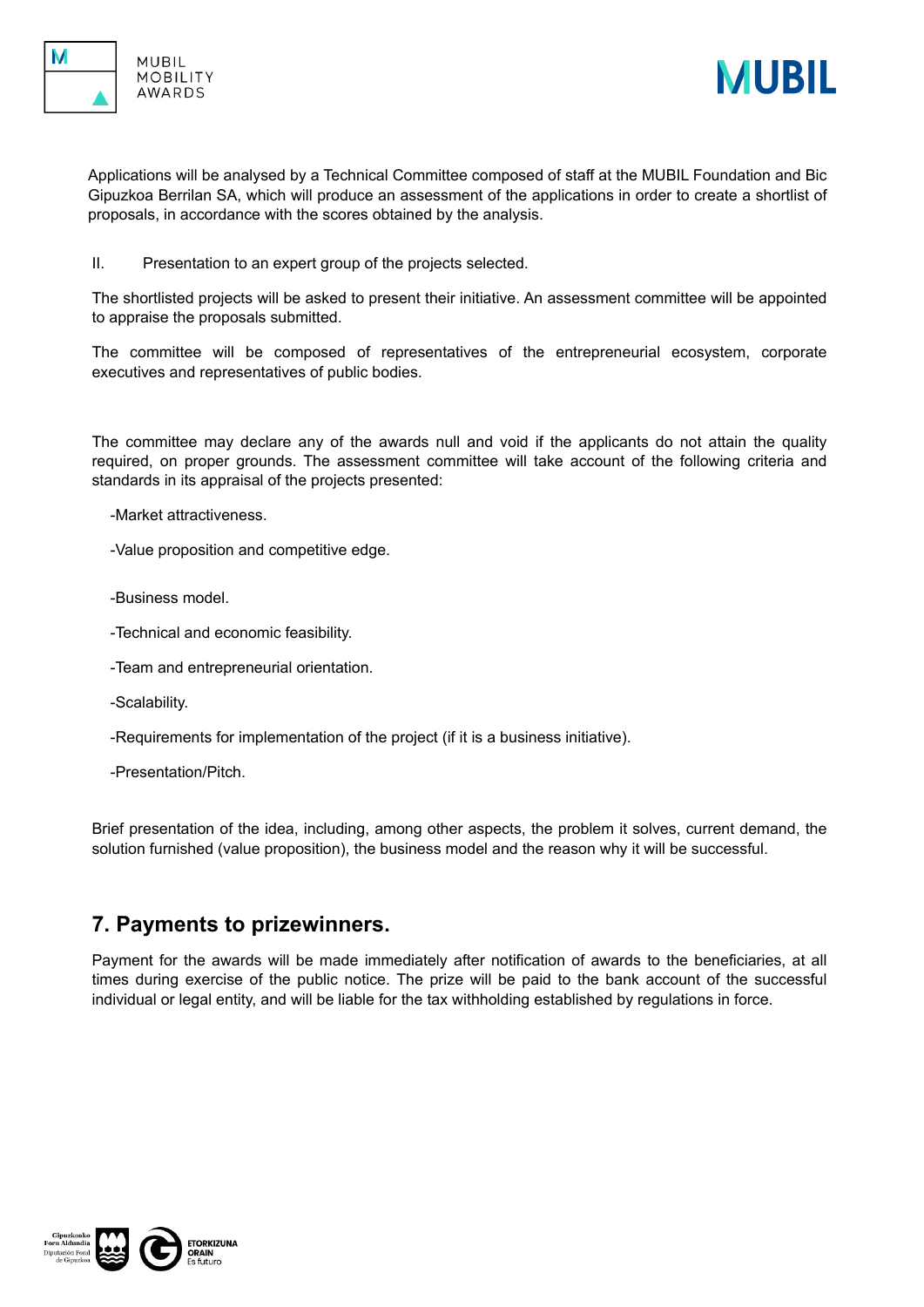

# **8. Confidentiality, image rights and intellectual and industrial property rights.**

The Mubil Foundation and the assessment committee undertake to maintain the confidentiality of the applications received throughout the entire process.

Acceptance of these terms and conditions entails express authorisation for publicity and dissemination by the Mubil Foundation, for informative purposes relating solely to the competition.

The rights to the project and its contents, produced during the implementation phase, will belong to each of the winning individuals or legal entities, nor will they be prevented from taking any action to publicise the results obtained.

The prizewinners may publicise their awards on letterheads, announcements and reports, and may disseminate or publicise the awards in any communication media.

#### **9. Protection of personal data.**

Pursuant to Organic Law 3/2018 of 5 December on the Protection of Personal Data and guarantees of digital rights, any personal data that may be furnished in relation to the awards organised and promoted by the Mubil Foundation will be processed by the Mubil Foundation in the capacity of Data Controller, for the following purposes:

-Implementation, management and control of the 2022 Mubil awards pursuant to these legal Terms and Conditions.

-Processing, capture and/or dissemination of the images furnished by participants and those obtained during the various phases and events of the 2022 Mubil Awards, in the terms stipulated in the section addressing "image rights and intellectual and industrial property rights" in these legal terms and conditions.

-Dispatch of communications by any means (including electronic media) concerning Mubil Foundation activities and/or events.

The personal data furnished by applicants to take part in this Award must be truthful and accurate. Applicants guarantee that they have the consent of the owners of any personal data they may furnish, in order to make them known to the MUBIL Foundation for the purposes of these legal terms and conditions. Personal data will be kept until a request is made for them to be erased.

Requests may be issued for access to personal data, to rectify or erase them, and requests may also be made for limitations on data processing and portability when the reasons or circumstances apply as laid down in the regulations applicable. In this regard, requests may be made to the following e-mail address (mubil@mubil.eus), accompanied at all times with a photocopy of the applicant's ID card or any other document which attests to their identity, sent to the MUBIL Foundation.



**MUBIL** 

**MOBILITY AWARDS**